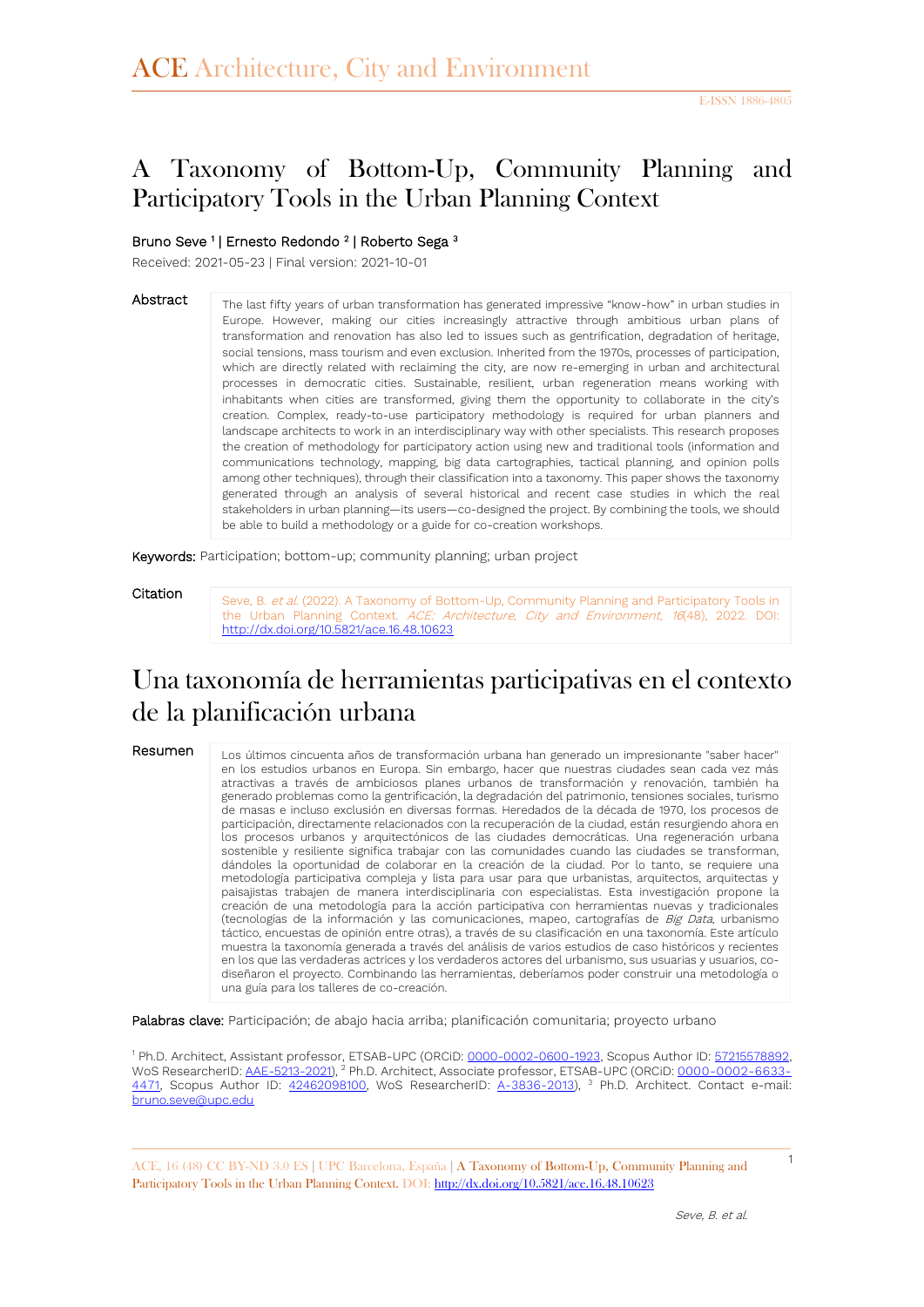## 1. Participation in the urban planning context: A range of face

Public engagement is quite a recent concept. It was recognized by the Brundtland commission (Brundtland G, 1987), whose definition of "sustainable development" implied equity encouraged by citizen participation. This concern for actively involving numerous groups is at the heart of discussions on sustainability objectives in Agenda 21 (1992), with notions such as women's empowerment "through full participation in decision-making", "grass-roots mechanisms to allow for the sharing of experience and knowledge between communities and giving communities a large measure of participation in the sustainable management and protection of the local natural resources" (UNCED, 1992, p. 5). In Europe, the Aarhus Convention establishes public rights (of individuals and their associations) with regard to the environment, such as the right to participate in environmental decision-making (Stec et al., 2000).

Although interest in the subject is growing<sup>1</sup>, participation, bottom-up processes and community planning are quite recent practices. A vision of a city will only be complete if the perspectives of groups with different interests are incorporated. Recent history has shown how new types of communities and entire neighbourhoods can arise in an urban environment that is struggling against the global city<sup>2</sup>, and how the means used by planners to effectively engage participants in decisionmaking processes have been improved. For example, Giancarlo De Carlo challenged with TEAM X the modernist doctrines of CIAM (1969). Jane Jacobs tried to protect central neighbourhoods in New York (1961) and was committed to observing the experience of inhabitants and using common sense, in contrast to many functionalist visions that seek to simplify and order neighbourhoods. Henri Lefebvre promoted the right to the city, a political proposal whose focus is the city and the possibility of people taking ownership of it again (1968). Lewis Mumford understood the city as a living organism (1961). "The Ladder of Participation" (Arnstein, 1968) is one of the most significant papers to date on real participation. It describes eight levels of participation from manipulation to citizen control, which represents true participation. Christopher Alexander (1979) believed that users of architectural spaces know more than architects about the type of building they need. Jesús Ibáñez (1990) was a pioneer who conducted over a thousand surveys and empirical studies on different topics. In Spain, he developed the "discussion group" practice, which is one of the distinctive research tools in qualitative sociological trends. The matrices of Max-Neef et al. (1993) include the economic dimension but from a perspective that is neither exclusive nor exclusive. These matrices allow development on a human scale. Humans and their more subjective dimension are put at the centre of the analysis on development, and it is assumed that development should always refer to people and not to objects. Sanoff's (2000) work focused on building a community participation method. The above are just a few examples. In Barcelona, emerging participatory methods associated with the reclaimed city have been tested recently, such as the work of Col·lectiu Punt 6, Zaida Muxi, Raons Públiques or La Col.

The participatory phenomenon, defined as "the action of taking part in something", is as old as architecture (and the city) itself, as evidenced by historical community and local organizations. Since its origins, urban life has been a mirror and engine of important processes of social, political and cultural change. The concept of capitalism emerged in the city with the development of trade, division of labour and accumulation of wealth. Historians and sociologists like Karl Marx or Friedrich Engels argued that societies were traditionally based on equal, communal social relations (Scott & Marshall, 2007). Although we cannot really speak of urban planning context in these first settlements, we can imagine how the communal activities of tribes or family clans represent an archetype of participation. To turn around the notion of participation, we can also use the concept of top-down and bottom-up processes, inherited from computer science. In the top-down model, a system summary is formulated, without specifying the details.

-

<sup>1</sup> In Spain, the integrated and participative approach in the urban regeneration context has recently evolved with the methodology URBAN" and URBAN II. (De Gregorio Hurtado, 2019) <sup>2</sup> The term "global city" is attributed to the sociologist Sassen (1991).

<sup>2</sup> ACE, 16 (48) CC BY-ND 3.0 ES **<sup>|</sup>**UPC Barcelona, España **<sup>|</sup>** A Taxonomy of Bottom-Up, Community Planning and Participatory Tools in the Urban Planning Context. DOI[: http://dx.doi.org/10.5821/ace.16.48.10623](http://dx.doi.org/10.5821/ace.16.48.10623)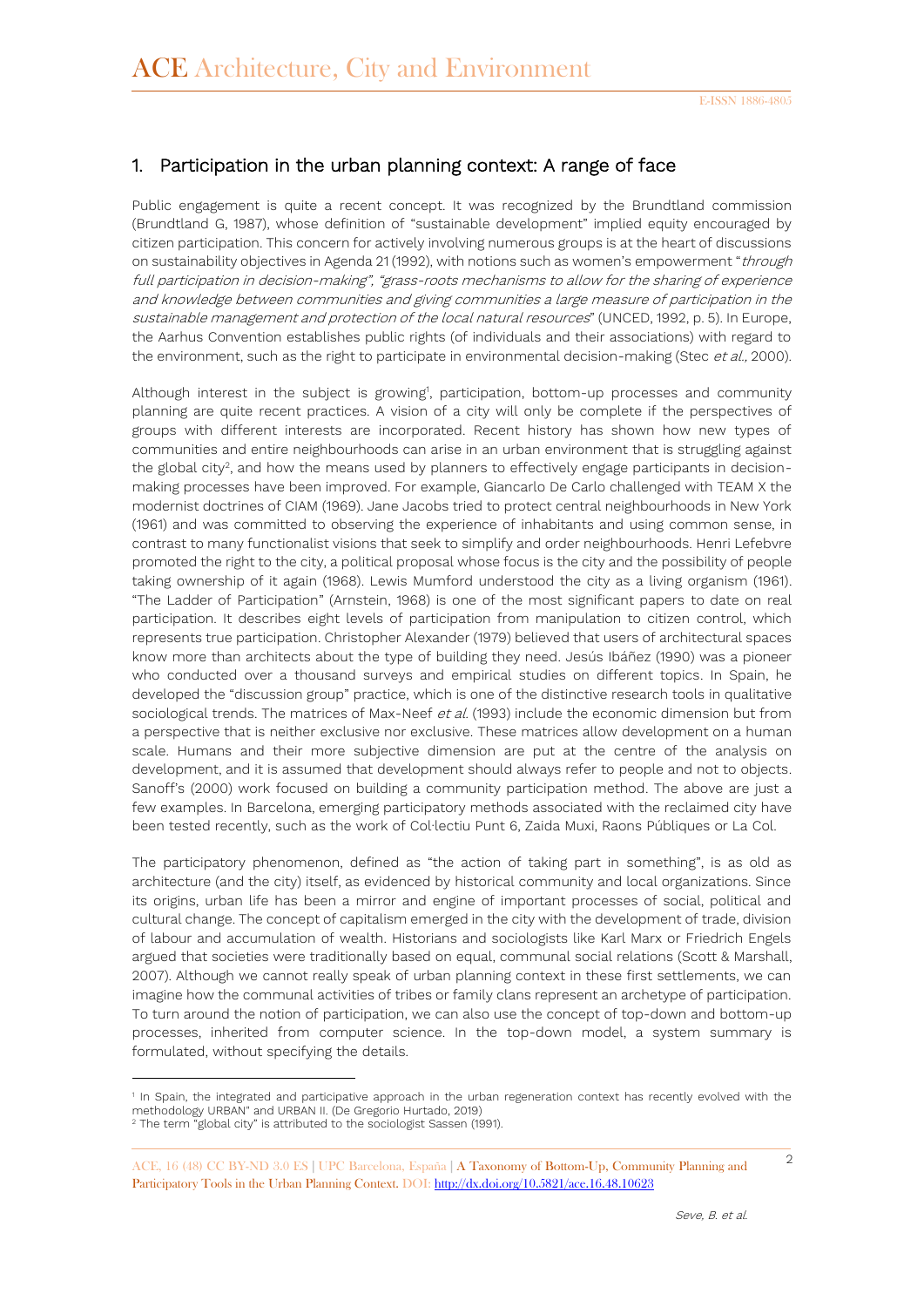Recent works on "urban commons" help to understand the latest concept: urban communities should have the right to access and use urban spaces (such as public spaces, urban land and infrastructure) to support a range of goods and services that are important for the sustainability of these populations and particularly their most vulnerable members. This movement is based on founding principles that include sharing, collaboration, civic engagement, inclusion, equity and social justice (Foster & Iaione, 2016). Similarly, the works of Stavros Stavrides (2016) call for a conception of the urban space as a common good—beyond the notions of public and private space—and a space governed by everyone. He considered that urban space should remain open to all, and he explicitly expressed and exemplified new forms of social relationships and life in common. To support his thesis, Stavros Stavrides drew on numerous examples of social housing, self-built urban settlements, street trade and art, occupied space, liberated space and graffiti. He considered these "common spaces" as alternatives that are against and move beyond capitalism and are produced through 'collective inventiveness' (p. 6).

In this context, participation in urban contexts is not only a technology promoted by those officially entitled to practice urbanism or planning, but something that groups or individuals do. Self-building, occupy, protest, dissidence, alternative and disobedience are all forms of participation that should always be considered as such. Participation and urban transformation are recursive processes, as explained by Morin (1994). A recursive process is one in which the products and the effects are both causes and producers. Recursive organization breaks with the simple idea of cause-effect and product-producer, because everything that is produced is reintegrated into what has produced it in a cyclical process.

This suggests that participatory urban planning can include the various forms of citizen mobilization that occur in a city. The truth is that participation in any given process or context is not only an (embodied-intentioned) technology brought about by experts, but an inevitable feature of any process of development or transformation. Urban projects are complex, that is, they have a complex dialectic that makes us open to more than two options. They are like multilemmas or tetralemmas that allow us to find new options when faced with a dilemma (Villasante, 2006).

We assume that if we study this wide range of experiences, they can be grouped into similar patterns. To propose new activities and dynamics for the common good, we need knowledge and understanding of the basic tools and characteristics that lie behind past and recent case studies. This means considering all experiences regardless of their origin and classifying them according to common patterns. This concept led us to consider and create a method of analysis to classify bottom-up and participatory processes, like a taxonomy with a chart.

### 2. Taxonomy

To propose participatory, community planning methodology, first we must analyse the range of participatory and bottom-up experiences in urban transformation. Taxonomy is a term that is normally used in biology. In its essence, it comes from the Greek "τάξις" (taxis) which means "ordering" and "νόμος" (nomos) which means "norm" or "rule", according to the most general definition of the science of classification (Lidell & Scott, 1843). In biology, taxonomy seeks to identify, name and classify species and reflects the relationship between them or between groups of organisms. Traditionally, as in Aristotle's works (384-322 BC), species groups are classified by observable or morphological characteristics, although this method changed with the notions of molecular biology (Lennox, 2011).

<sup>3</sup> ACE, 16 (48) CC BY-ND 3.0 ES **<sup>|</sup>**UPC Barcelona, España **<sup>|</sup>** A Taxonomy of Bottom-Up, Community Planning and Participatory Tools in the Urban Planning Context. DOI[: http://dx.doi.org/10.5821/ace.16.48.10623](http://dx.doi.org/10.5821/ace.16.48.10623)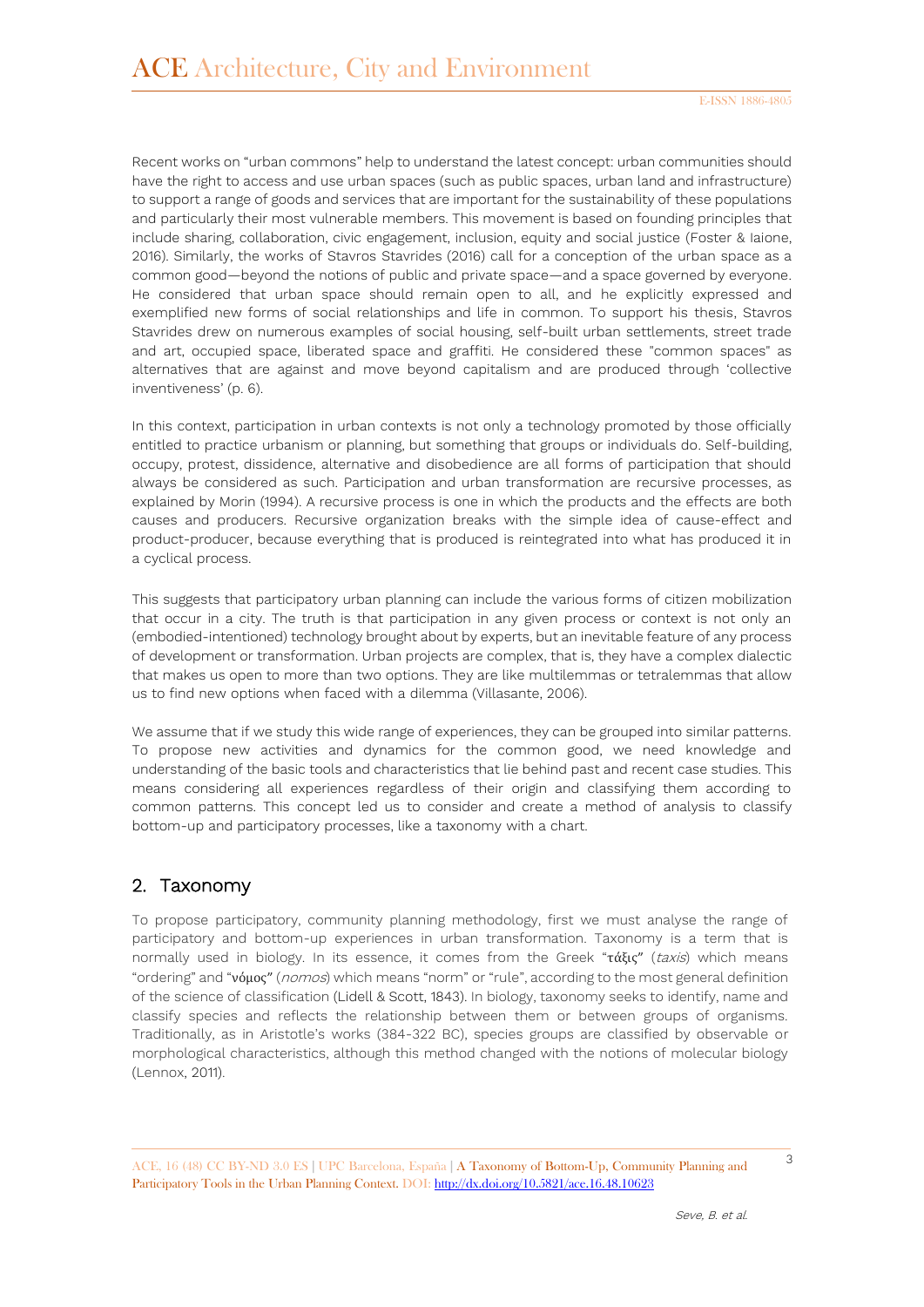In our research, we have opted to group by categories with various attributes, as in traditional classification. This classification considers that any being in biology or, in our case, any experience can be registered and ordered based on similarities and differences in structure and appearance. Figure 1 illustrates abstractly how the taxonomy was created: a set of forms (on the left) can be classified according to a common denominator (on the right). Our research considers participatory actions and bottom-up tools, and classifies them according to four categories (tool, duration, place and objectives), with basic attributes that are shared or not by the experiences. The other part of our research, experiments involving students and the local community, reinforces the theoretical model. At the time of writing, we have experimented with various co-creations and urban DIY workshops, such as the Taller Espacios Abiertos (TEA/OSW) held in Mexico and Barcelona (Seve, 2012; Seve & Redondo 2020). Another workshop, which we call "Urban Notes", is currently being tested in the School of Architecture of Barcelona (ETSAB).



Source: Authors. Note: a set of entities (on the left) can be classified according to a common denominator (on the right)

### 2.1 Table of taxonomy

The classification (or taxonomy) is drawn up using a grid consisting of four columns (D, E, F and G) (Figure 2). To facilitate the interpretation of the table and its possible adaptation as a guide or collaborative platform, a legend has been created with icons to ensure universal, multilingual interpretation. The four categories describe the basic tools used in the participatory experience (D), the time needed (E), the type of urban space (F) and the purpose (G). The categories are described below.



Source: Authors.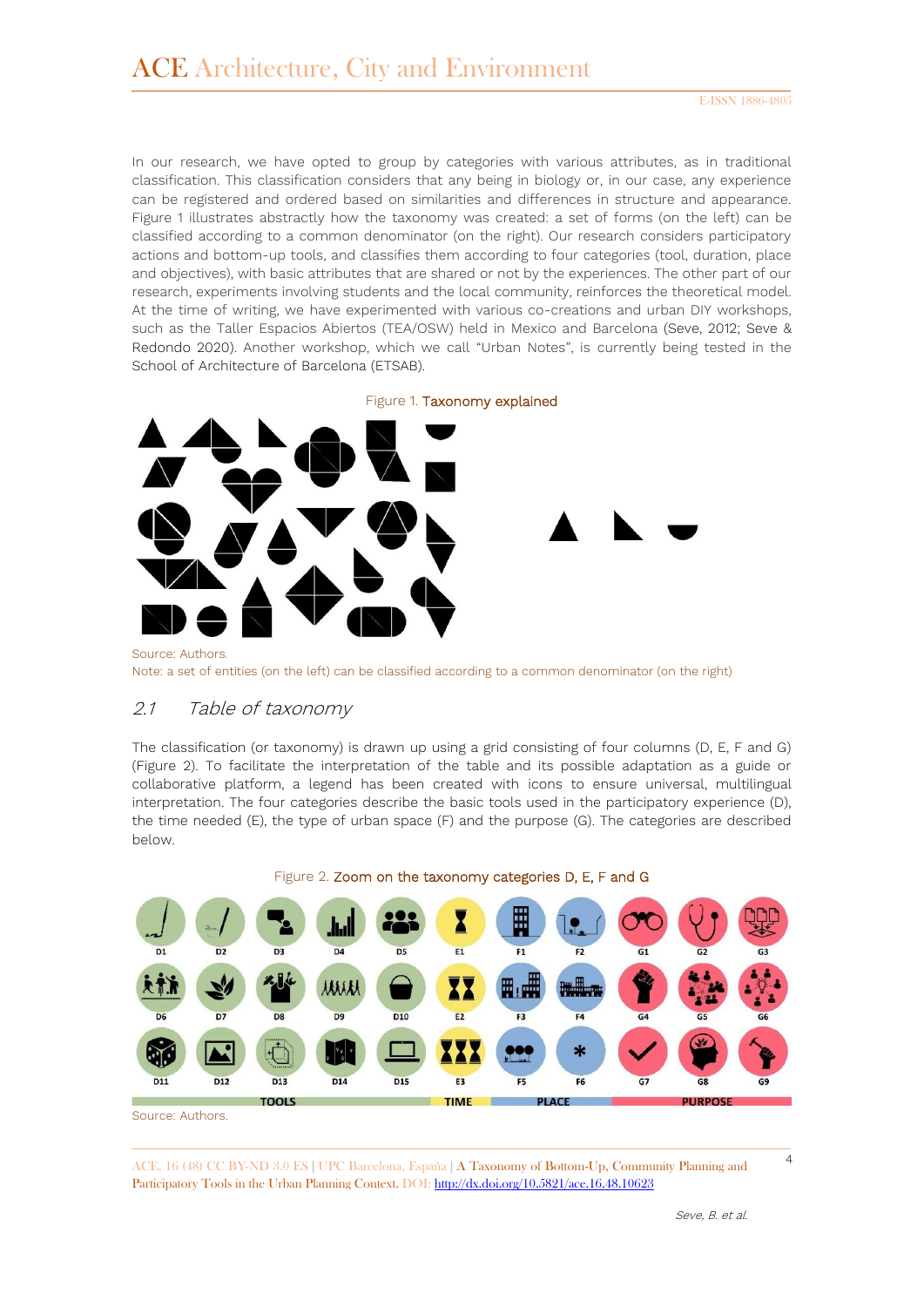D. Tools and Actions. (D) corresponds to the first category. This is the most important column in the creation of the taxonomy because it illustrates the tools and actions used in the processes of participation, community planning, bottom-up processes and natural grassroots processes. The chart of tools has evolved during the study. A participatory experience or method is comprised of combinations and variants of the detected tools; hence it is highly permutable (Figure 3).



Figure 3. Bottom-up and participatory tools (left). Tools involved in a hypothetical experience (right)

Source: Authors.

- D.1. Drawing, by definition, can refer to the art that teaches us to draw and the image that is executed. The action of drawing, as a form of inhabitants' expression, and the images that are created can be a source of data. In the case of "Urban Notes", walks around the area that incorporate drawing sessions are organized with architectural students and inhabitants (Figure 4). The purpose of these sessions is to observe, collect data, analyse, diagnose and even provide some early sketches and ideas for a schematic design. Another experience, "los mapas corporales" (Body maps), developed by Col∙lectiu Punt 6, proposes the use of drawing to analyse emotions and other sensations in relation to the spaces and environments in which participants live or through which they travel (Col∙lectiu Punt 6, 2017).

Figure 4. Urban notes



Source: Authors.

- D.2. Writing and notes can be considered a classic tool for collecting information and even preparing reports of results. A combination of this tool and assemblies or discussion groups can be used to discuss a specific topic, and to explore and share reflections based on peoples' ideas.
- D.3. Talk: interviews are carried out to extract information and data on the perception of the users who inhabit a place. The interview can be formal or informal and undertaken in several ways: individually, in a discussion group or through questionnaires.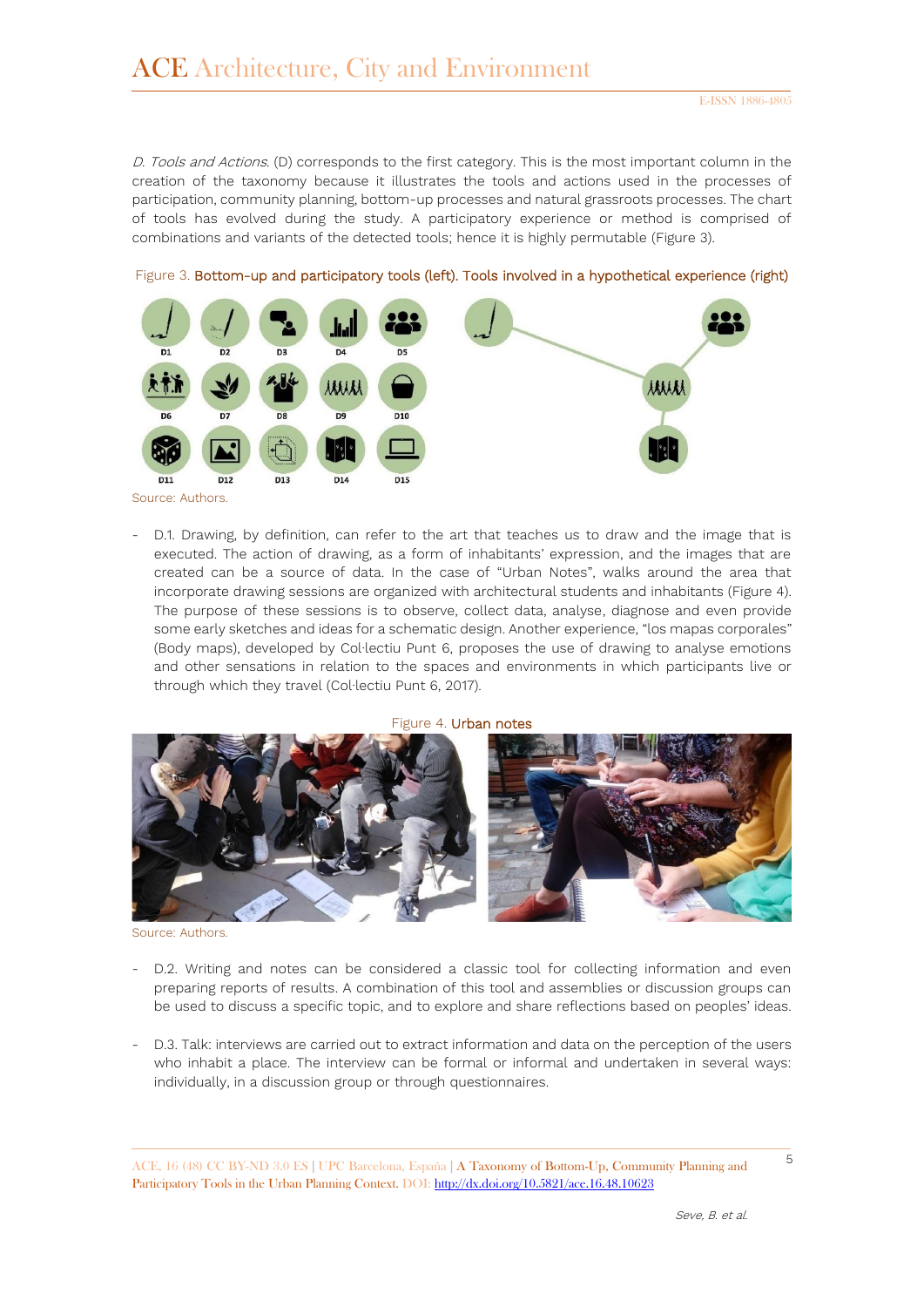- D.4. Surveys and polls. The purpose of surveys is to ensure public participation or information by collecting data through a previously designed questionnaire. Surveys provide quantifiable data.
- D.5. Meetings and assemblies bring together all stakeholders in an urban project. In consultation meetings such as public debates and in citizen participation processes, users are generally only informed of a project. At the other end of the scale, in assemblies and discussion groups, there is real debate and decisions are made by vote with hopefully no hierarchical figure. The purpose of these discussions is generally to collect information on a specific topic and share reflections and ideas. It is important to organise groups of four to six people strategically to be a success.
- D.6. Occupation or alternative use of an urban space. Often associated with the right to the city, this is basically the occupation of a public space, an empty plot or an abandoned building, reclaiming it for a change of use or for its preservation. This occupation can sometimes take the form of an event, tactical urbanism or a short-term settlement. It can be static or in movement, as in the famous Massa Critica event described in Point 2.2. In Barcelona, an initiative promoted by the City Council called "Obrim carrer" literally means opening the streets for civic uses. The Via Laietana and Gran de Gràcia, two symbolic streets currently used by motor vehicles, are closed to traffic every first weekend of the month for use by pedestrians only. The municipality intends to incorporate an additional section into this mobility pacification strategy.
- D.7. Urban gardening green guerrilla. This is generally combined with tool D.6. In general, a community of neighbours occupy empty space on an urban plot and transform it into an urban orchard. The term "green guerrillas" has been used since the 1970s in New York for these actions (Lamborn & Weinberg, 1999). Past experiences include the Liz Christy garden in New York and Barcelona's temporary garden (See Point 2.2). New city plans and policies, such as the "Pla Buits" (see Point 2.2) of Barcelona, already include urban gardening synergies to reinforce biodiversity through the participation of neighbourhood communities.
- D.8. DIY: urban do-it-yourself and all types of self-build. This category includes all actions on the physical space that are carried out on the urban space, including urban bricolage (DIY), tactical urbanism, urban art and self-built processes (such as the famous Segal's Method). It is normally associated with tool D.6. Tactical urbanism or experimentation at a 1:1 scale is understood as short-term actions that seek to generate a long-term change in the way of inhabiting the city. Depending on the cases, this type of intervention can be fully participatory because it usually does not involve too much technical knowledge and can take the form of a game. A good illustration of an urban bricolage workshop is the "Taller Espacios Abiertos" (TEA) or "Open Spaces Workshop" (OSW) in Mexico (Figure 5), in which an abandoned railway station has been transformed into a cultural centre with the help of students and the local community (Seve, 2012). The YA+K and Recetas Urbanas are other examples of architecture entities that are working with Urban DIY (Do it Yourself) workshops to have a positive impact on the urban space, reinforcing existing urban communities.
- D.9. Exploration route. An exploration route is a walk or cycle tour in groups to record, through drawing, photographs or notes, the elements and situations that the users consider important for urban transformation. The information that is gathered can describe the daily environment, the perception of the site and its characteristics.
- D.10. Traditional and local use of the public space as marketplaces by communities (goods, services). This category refers to all formal and informal activities that can take place in the urban space spontaneously and create a special atmosphere and social links. We generally refer to traditional markets in public spaces, which are a clear sign of the involvement of inhabitants. From

<sup>6</sup> ACE, 16 (48) CC BY-ND 3.0 ES **<sup>|</sup>**UPC Barcelona, España **<sup>|</sup>** A Taxonomy of Bottom-Up, Community Planning and Participatory Tools in the Urban Planning Context. DOI[: http://dx.doi.org/10.5821/ace.16.48.10623](http://dx.doi.org/10.5821/ace.16.48.10623)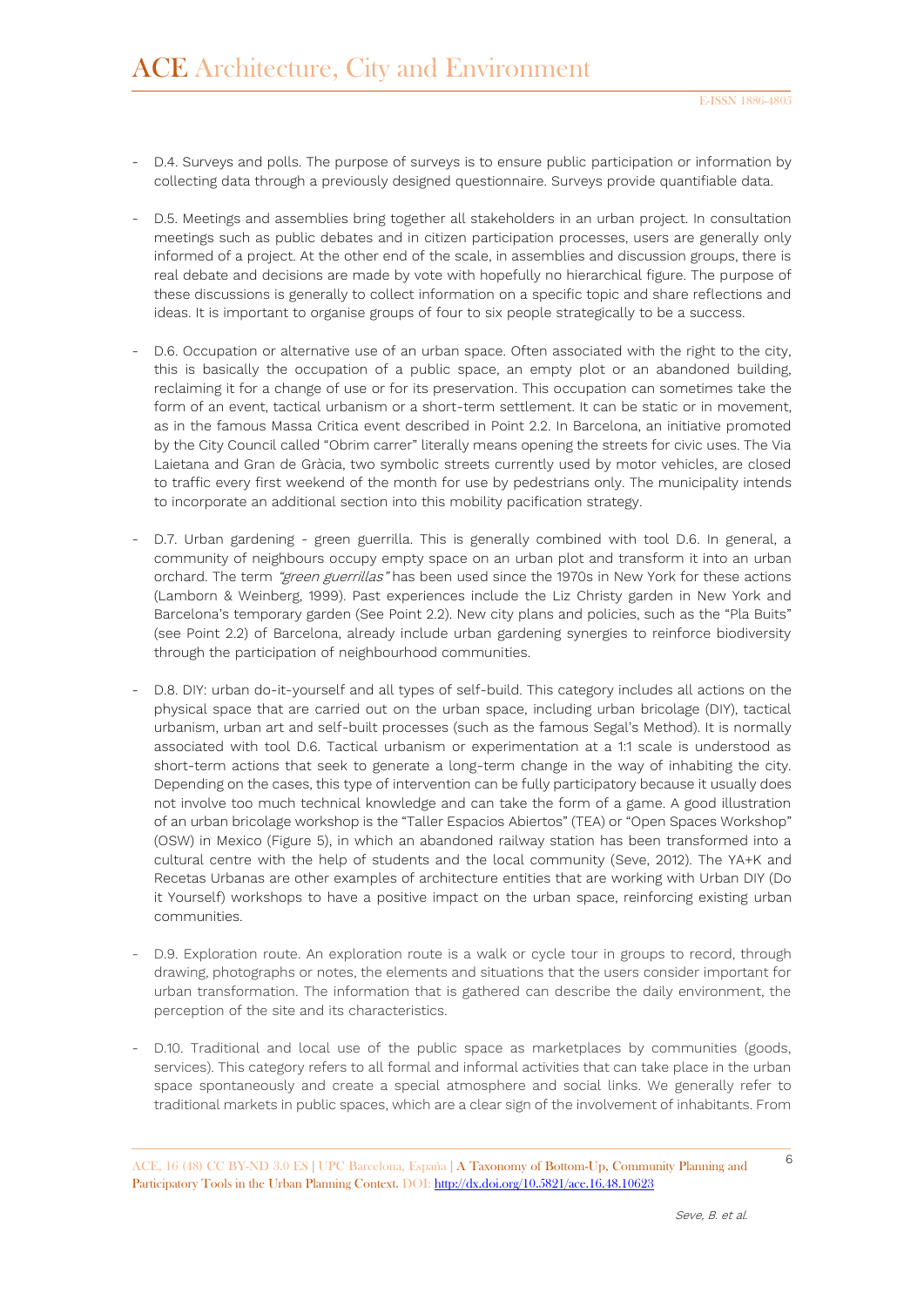an anthropological perspective, markets are not only places where products are exchanged, but also community generators. An interesting case study (in progress) on the famous Tianguis in Mexico, shows how users self-organize, occupy the urban (or rural) space, exchange goods and services, provide information of all kinds and establish a series of personal ties that are inherent in the creation of community (Seve et.  $al.$ , 2022). Street food market stalls are another clear example of the inhabitants' involvement, built on a bottom-up use of the sidewalks. The vibrant life in Ho Chi Minh has been mapped by Annette Miae Kim's team (2015).

Figure 5. TEA /OSW: One wagon transformed (left). Children from the neighbourhood use furniture built by students with the help of the local community (right)



Source: Authors.

- D.11. Participatory games. Participatory games are very varied. They are usually non-competitive, so players simply seek to enjoy the activity, involving adults and children in the process, to collect data or preserve the identity of a neighbourhood. Raons Públiques, the urban social innovation cooperative, has designed for example "las gincanas de barrio" (neighbourhood gymkhanas) or "los cromos de barrio" (neighbourhood trading cards) and other tools that involve the use of images and the wishes of neighbours (Figure 6).

#### Figure 6. Participatory games created by Raons Públiques



Source: Authors.

- D.12. Image. An image is a visual representation that shows what an imaginary project will look like. Its usefulness is evident in processes of agreeing and communicating projects, in the context of perspectives and plans that inform inhabitants what a design will be like. However, there are

<sup>7</sup> ACE, 16 (48) CC BY-ND 3.0 ES **<sup>|</sup>**UPC Barcelona, España **<sup>|</sup>** A Taxonomy of Bottom-Up, Community Planning and Participatory Tools in the Urban Planning Context. DOI[: http://dx.doi.org/10.5821/ace.16.48.10623](http://dx.doi.org/10.5821/ace.16.48.10623)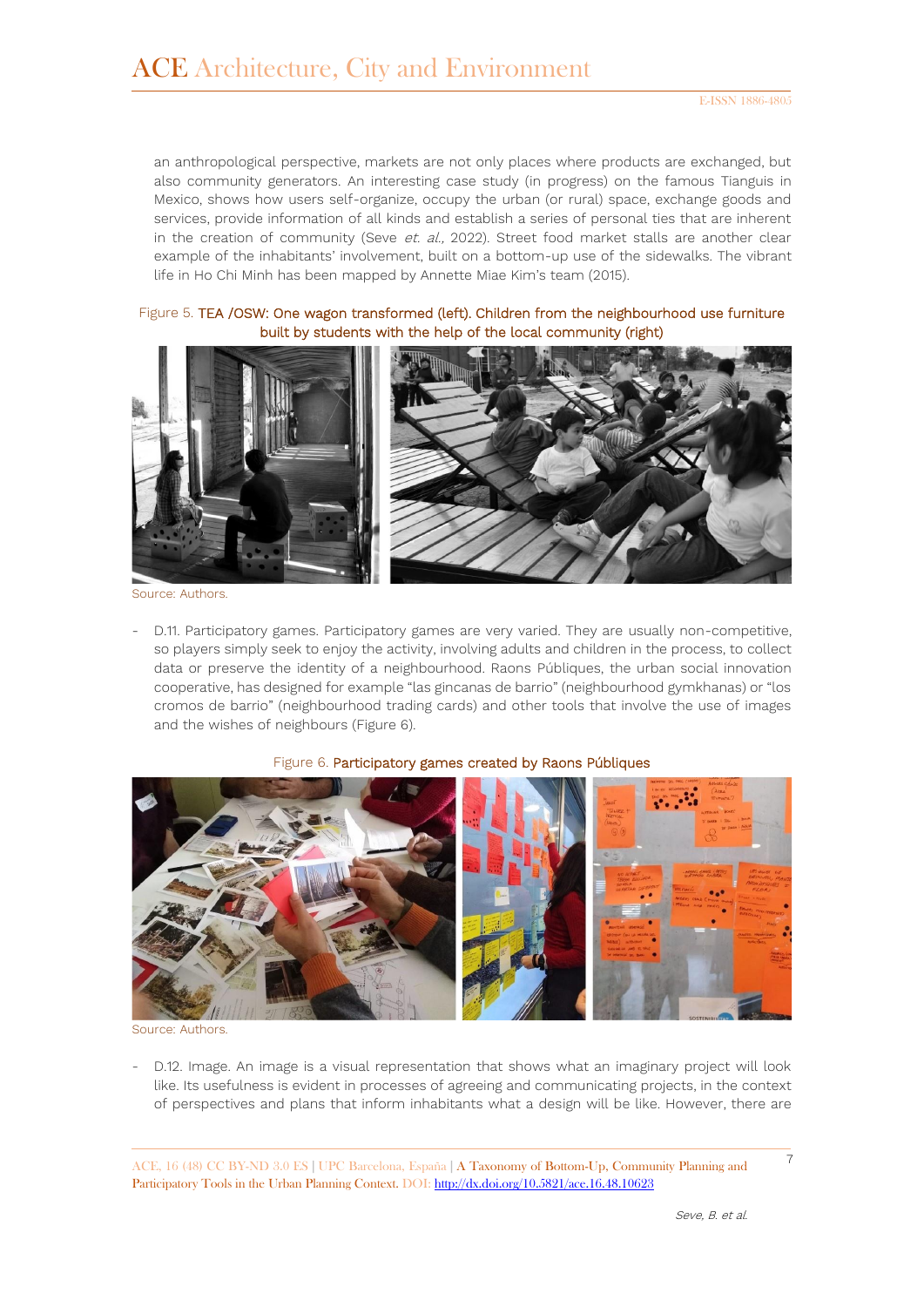other variants in which images can be used in an even more participatory way. For example, existing references of urban spaces can be used to determine what kind of environment users want (Figure 6 - left). An image of an urban project can be adapted if virtual reality is applied to the urban transformation.

- D.13. Models. Models are another example of a device that is widely used for urban projects to communicate with the neighbourhood and users. It can be used merely to communicate or it can be fully participatory, with evolving models.
- D.14. Mapping. Mapping is an operation that associates an element with another element to create maps. By extension, mapping, combined with drawing or collaborative platforms, is a useful participatory tool for urban diagnosis and data collection through the creation of emotional and perceptual maps. For instance, in participative urban sketching, we map the drawings collected in observation routes to generate an initial conversation with participants.
- D.15. Digital technologies are information and communication services that are based on the participation of users, their cooperation for production, mutualization of data and the sharing of knowledge. These tools can facilitate some processes by accelerating integration capacity without the need for face-to-face interaction. Sites allow production, storage and easy access to information, including cartographic interfaces, which contribute to informing inhabitants.

E. Time. Time is another important factor when a designer or stakeholder analyses, creates or engages in a participatory practice. Three units (E1. Hour, E2. Day and E3. Month) are used to describe each experience, as approximate information. The approximative time is generally that needed with the stakeholders and does not include the time required to plan or carry out data mining. In other words, the time that stakeholders are involved in the participatory practice or process is counted.

- E1. Hour. The action occurs in less than a day and can be counted in hours. It includes short activities such as a survey or poll, possibly with the use of digital technology, as well as exploratory routes, etc.
- E2. Day. The activity occurs over at least one day and can take several days. This is the case of practices organized in workshops sessions.
- E3. The practice occurs over at least a month and can last several months. Longer experiences in this category can have a positive impact on the community as they reinforce community ties. This is the case of community gardens or urban DIY workshops.

F. Place. This is the physical place or space involved in the action. It means the place that is the object of the participatory practice. These sites can refer sometimes to spaces of latent opportunity, as obsolete, misused or mismanaged abandoned space that is likely to be transformed into a space for social and ecological bonds, and spaces that are already appropriated or used by a community. Our study shows that places can be classified according to their type and scale. Although experiences have involved or taken place in a range of places, they can be classified into a few types. Six urban spaces were defined:

- (F1) Building. Generally, a building that has been abandoned or is in bad condition: an old factory, dwellings. These places, before their possible transformation, were usually closed to the public for years and are still on hold. On some occasions these places are re-appropriated through insurgent practices, such as squatting, or reclaimed through the pressure of neighbourhood associations and other collective groups.

<sup>8</sup> ACE, 16 (48) CC BY-ND 3.0 ES **<sup>|</sup>**UPC Barcelona, España **<sup>|</sup>** A Taxonomy of Bottom-Up, Community Planning and Participatory Tools in the Urban Planning Context. DOI[: http://dx.doi.org/10.5821/ace.16.48.10623](http://dx.doi.org/10.5821/ace.16.48.10623)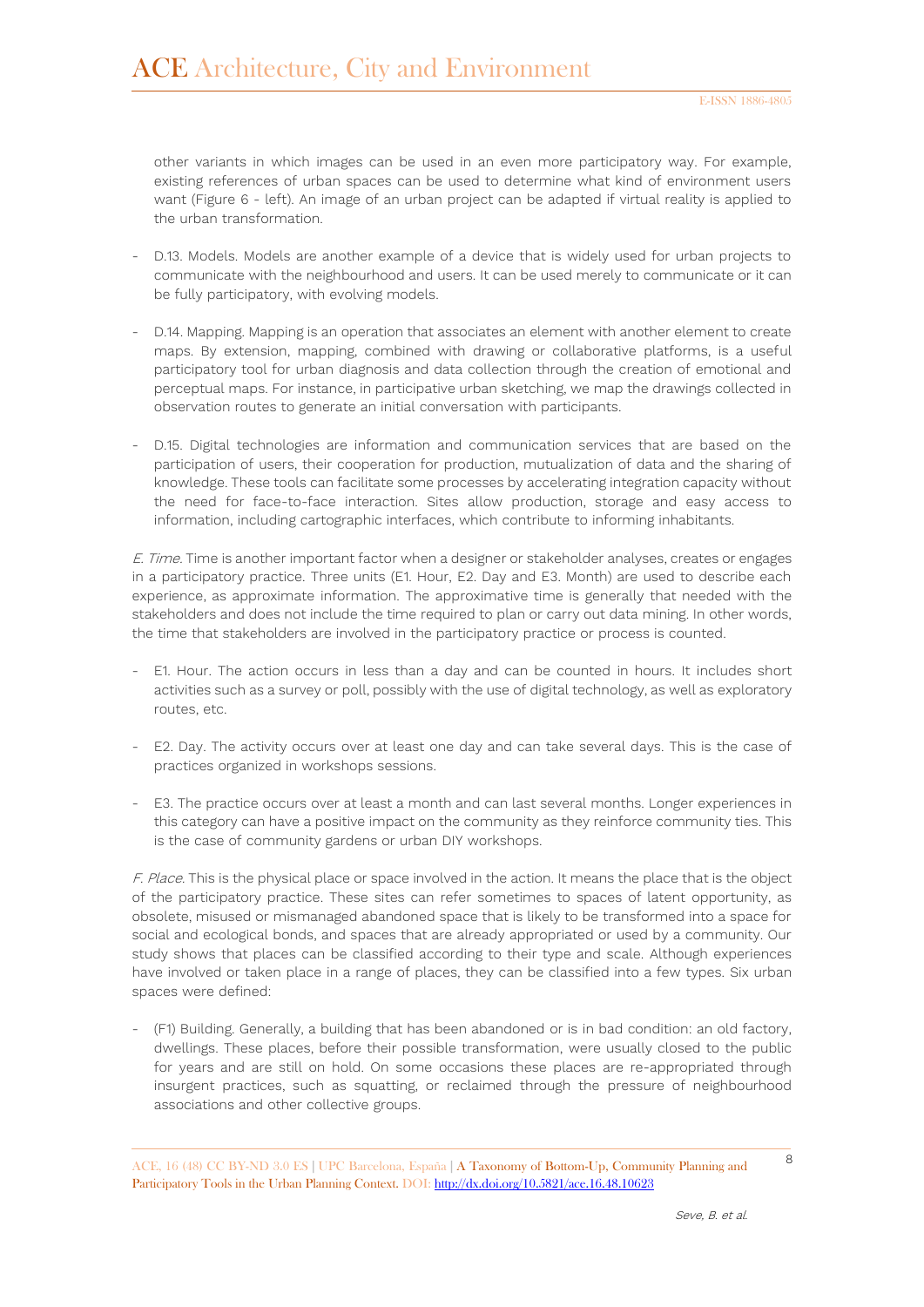- (F2) Public Space. A public space that is reclaimed could be a street with a lot of traffic or a square occupied by parking lots. The issue of public space and its waste for motor vehicles is generally a leitmotif in many practices that involve a public space. Changes that are demanded normally seek sustainable mobility (bicycles and pedestrian uses), green areas and civic uses for the neighbourhood, such as playgrounds for children. For example, in the Park(ing) Day event, participants demand green spaces by occupying public parking lots in the street.
- (F3) Brown field and empty plots. A brown field or empty plot could be used as a community garden in dense cities. This category includes urban voids and industrial wastelands. These leftover places can be private lots that at some point receive the attention of the surrounding neighbourhood, which gradually or suddenly seeks to appropriate or reclaim the space for civic, community and leisure uses.
- (F4) Large scale urban fragment. This is a place on a larger scale that encompasses a fragment of a city, generally associated with a district. It can include buildings and public spaces. It could be an entire neighbourhood or a city, a metropolitan region or even territorial areas. Collective maps, for example, work at various scales in a participatory way.
- (F5) A green public park that users want to preserve. A natural or semi-natural space that can be inside a city or in another environment, which in some way has a symbolic and use value for users. Its evaluation, protection or transformation due to possible degradation is considered. In some cases, these spaces are subject to urban pressures, such as the construction of public infrastructure or private buildings.
- (F6) Another generic space. Sometimes the object of the participatory practice includes some or all of the spaces proposed in this category.

G. Purpose. This category analyses the desire or the reasons for carrying out the practices. Although it is difficult to define exactly all the reasons why users participate in some practices, it is possible to formulate some principles of purpose. Each participatory experience can have one or more purposes. Nine basic purposes have been defined:

- G1. Exploration. Also called awareness. This is about knowing the environment at stake, sometimes through multiple dimensions: architecture, people, inhabitants, heritage, vegetation, security, comfort, etc. Explorations are usually a good starting point for discussions and conversations.
- G2. Diagnostic. The current situation of a place can be observed to determine some of its deficiencies at architectural, landscape, sociological and mobility level. This allows us to discover community needs and identify weak points in the built and natural environment on which we are working.
- G3. Data collection. Data collection is the process of collecting and measuring information in an established system. It allows you to answer relevant questions and evaluate results. Data can be quantitative and/or qualitative and are normally used at the beginning of an urban project.
- G4. Reclaim. In the action of reclaiming, the community considers that it is recovering something for an alternative use. This is often a condition sine qua non of participation, as the local community aspires to change its environment. It is often related with urban struggles, in which it is clear to see those who experience the city as a collective creation, those who are involved in the design, and those who want to control the dynamics.

<sup>9</sup> ACE, 16 (48) CC BY-ND 3.0 ES **<sup>|</sup>**UPC Barcelona, España **<sup>|</sup>** A Taxonomy of Bottom-Up, Community Planning and Participatory Tools in the Urban Planning Context. DOI[: http://dx.doi.org/10.5821/ace.16.48.10623](http://dx.doi.org/10.5821/ace.16.48.10623)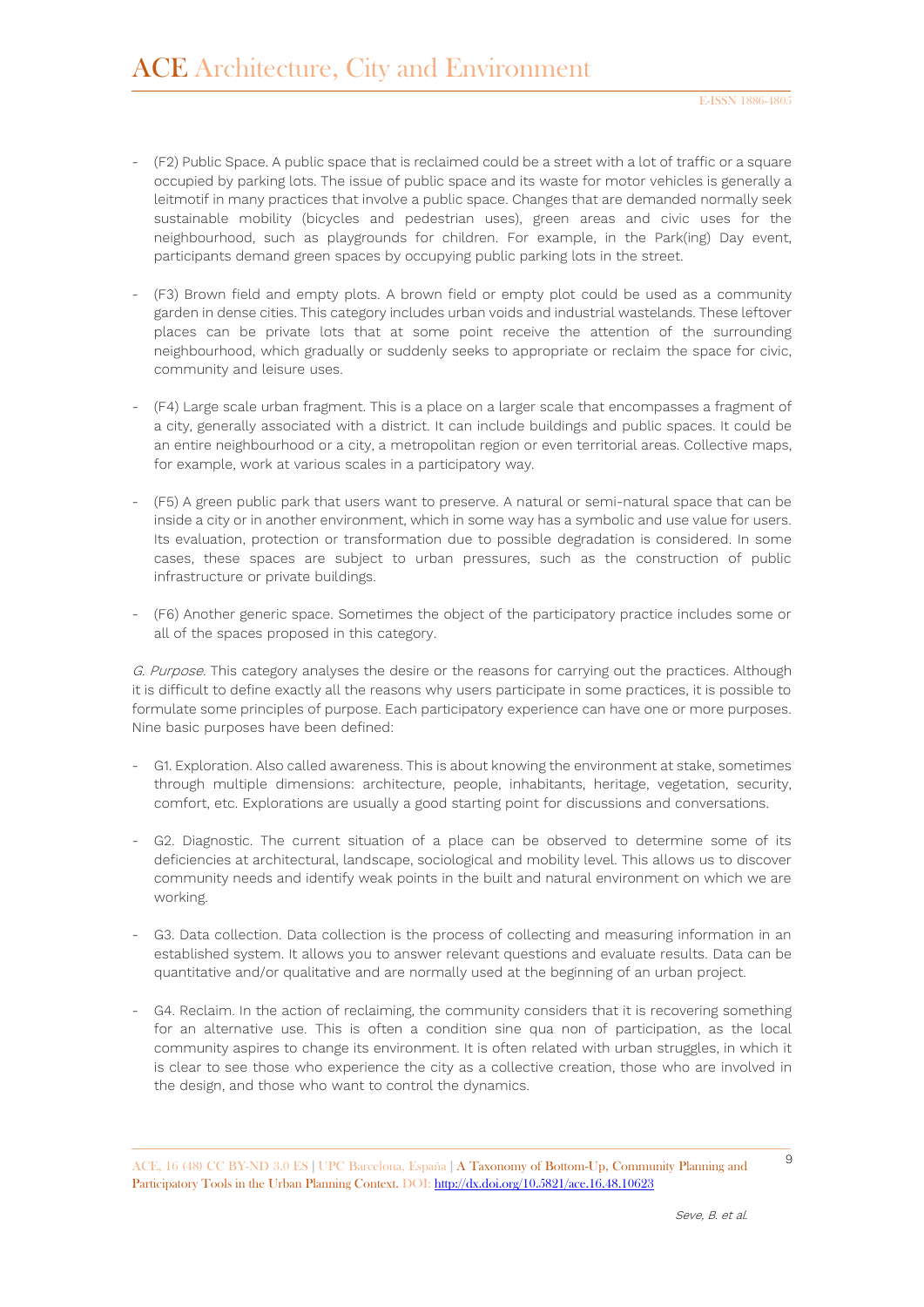- G5. Community making. Eventually, if the participatory practice lasts a long time, community networks can be created between users. Some users may seek to strengthen themselves as a community, as is the case in some urban community gardens (Petrescu, 2005).
- G6. Co-creation. We define co-creation or collective creation as making an urban project with users. It generally involves a collaborative process in which various stakeholders take part.
- G7. Testing. This is purposeful action that allows a place to be tested for an alternative civic use to the previous use. These are usually temporary actions to teach a possible change and to experience it as a user. Testing is often associated with temporary architecture that activates a place (placemaking), as in urban DIY (do it yourself).
- G8. Environmental education. As a purpose, environmental education is a process that allows users to explore environmental issues in many ways. Gardening workshops in community gardens, or events that reclaim the street for sustainable mobility are examples of practices that have environmental education as one of their purposes.
- G9. Self-built and direct use, when technically viable. These purposes go beyond merely testing the place. They involve re-appropriation that seeks to directly use the space through transformation or construction.

#### 2.2 Bottom-up, grassroots and participatory case studies

The taxonomy was used in a study of approximately 40 experiences. It helped us to understand participatory, bottom-up processes in a simpler, exhaustive way. The grid (Figure 2) with its icons clearly shows the combination of participatory tools and their purposes. The classification is made easier and can be useful to create methodical sheets. However, the taxonomy table does not provide an exhaustive explanation of a given experience. It is like a roadmap, in which a user can then search for more information or contact the author of an experience. The taxonomic table can be used as a template to analyse a case study and generate and clarify a new participatory practice. The creation of a collaborative platform based on this taxonomy would mean that architects, students and other groups could enrich this database. This would require adaptation of the present study. This study is considered valid and ready to use for anyone interested in studying or creating a participatory experience for urban transformation.

We were able to briefly classify participatory practices into three basic types of participation. The first are community practices, which are also sometimes associated with grassroot movements. These are generally self-organized and traditional examples exist. The second are actions in urban spaces in reaction to an established, rather rigid order. Some of these actions have recently evolved into participatory practices. The third are the results of participatory urban planning that lead to a wide range of participatory practices. Consideration of these three types of participatory practices represents an opportunity to build new mechanisms for participatory urban planning to empower a community of citizens and provide methods for democratic urban planners.

Traditional examples, such as "el tequio" in Mexico, can be seen as a model of participation and community action that demonstrates users' concerns for their natural and built environment. El tequio is still well-established in several parts of the country and considered a pre-Hispanic custom in the state of Oaxaca. It is defined as the collective work that every adult resident of a town owes to its community (García Escamilla, 2007). It establishes the moral obligation that each person or group of people must participate in some work for general benefit, such as the construction and

<sup>10</sup> ACE, 16 (48) CC BY-ND 3.0 ES **<sup>|</sup>**UPC Barcelona, España **<sup>|</sup>** A Taxonomy of Bottom-Up, Community Planning and Participatory Tools in the Urban Planning Context. DOI[: http://dx.doi.org/10.5821/ace.16.48.10623](http://dx.doi.org/10.5821/ace.16.48.10623)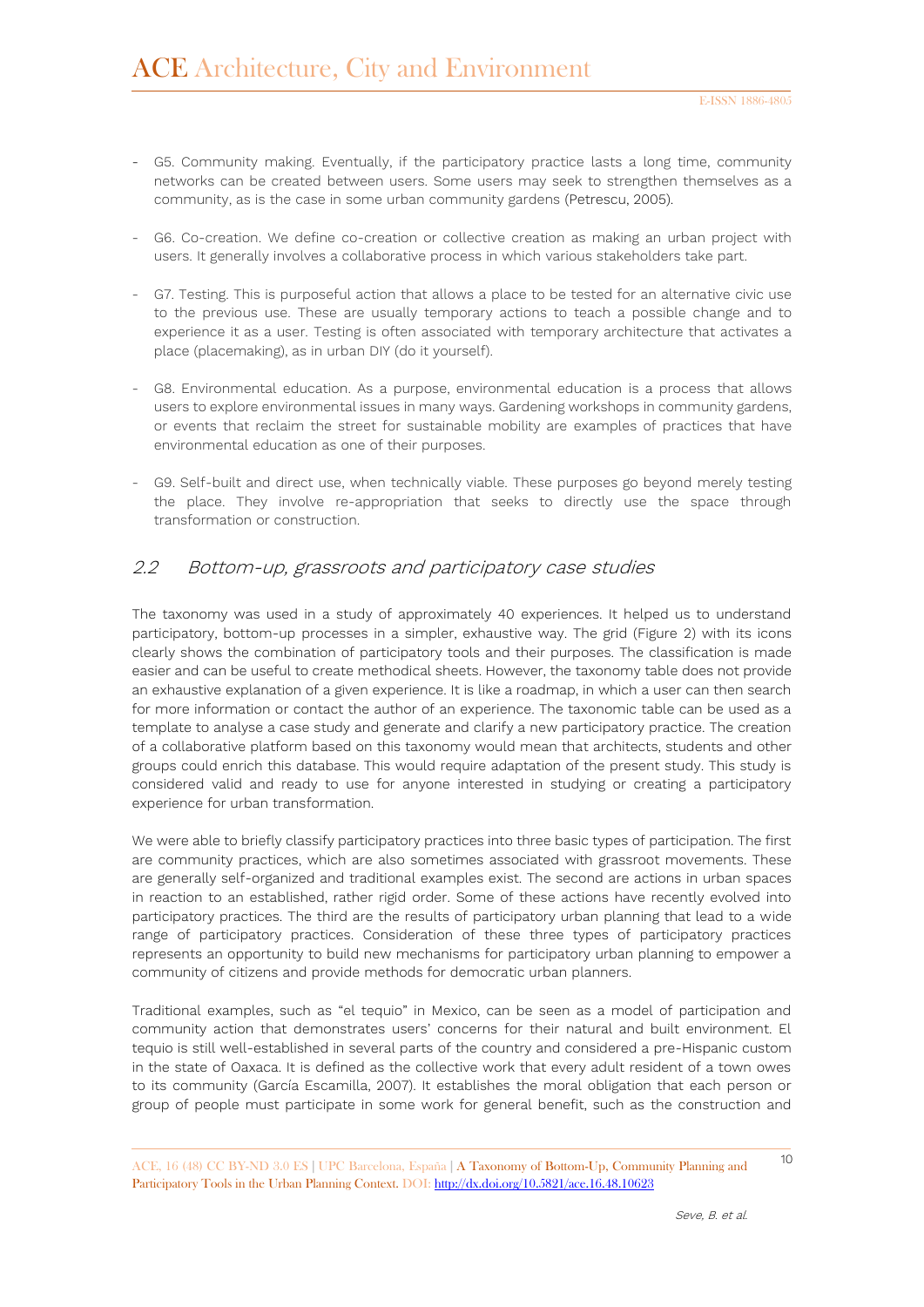conservation of roads, schools, temples and wells or canals to extract water for the community. Although the tendency is to centralize work in the state of Oaxaca and send more resources to the municipalities, communities claim their status as "self-governed". They defend this tradition because of the material result of the work and the social value, as it fosters coexistence and integration of members of the communities. The study of this participation is a living example of the social organization of many ancestral urban settlements in various parts of the world. If we look at the tequio from the perspective of the taxonomic table, we can understand its operation as follows. Through assemblies (D5), a community makes self-construction and intervention decisions (D8) to create municipal buildings, and on other issues such as reforestation or maintenance of public space. The timescale is considered long and slow (E3) as these are actions of a long duration. The space can be multiple, including all categories (F6). The main objective is an action and a direct use (G9), which raises community awareness about its environment (G8), and through weekly activities it allows the community's social relations to be reinforced (G5) (Figure 7). Note that the taxonomy can be interpreted in a more complex way, as shown in Figures 7, 8, 9, 10, 11 and 12, where dotted lines connect the main pictograms in different categories. The solid lines show how the secondary pictograms (in a given category) connect to the main pictogram. That is, convergence of lines on a pictogram can emphasise its importance.





...... Link between main category pictograms

\_\_\_ Link in a specific category of secondary pictograms to the main pictogram that is analysed Source: Authors.

Less traditional, but also involving community action, "green guerrillas" were founded in 1974 by neighbour Liz Christy as an urban community garden group to clean up, create and conserve a vacant lot in Manhattan, New York. The plot was successfully transformed, for a rent of \$1 a month, until 2002 when it was protected as a community garden by law (Carmody, 1976). Today "guerrilla gardening" is a popular action in the urban environment that takes place in many parts of the world and is active in more than thirty countries (Reynolds, 2008). Back in Europe, Doina Petrescu stated that in European cities such as Paris or Barcelona today, there are new practices in the urban context that temporarily transform available, reused spaces through everyday life activities that help to preserve urban "biodiversity" and somehow reclaim the right to the city. For Petrescu, these new practices are directly related to the urban reclamation of the 1970s (Petrescu, 2005).

In Barcelona, since 2012, one of the most interesting initiatives has been the "Pla Buits": a city council urban plan that allows plots or disused land in the city to be occupied with provisional public interest activities, promoted by public or private non-profit entities, such as urban gardening associations. One example is Quirhort, an open project of nomadic urban agriculture and the organic community. An analysis of the taxonomic template shows that this is a mixed process that was strong in creative tools, with deliberate occupation of an urban space (D6) to create an urban garden (D7). It involved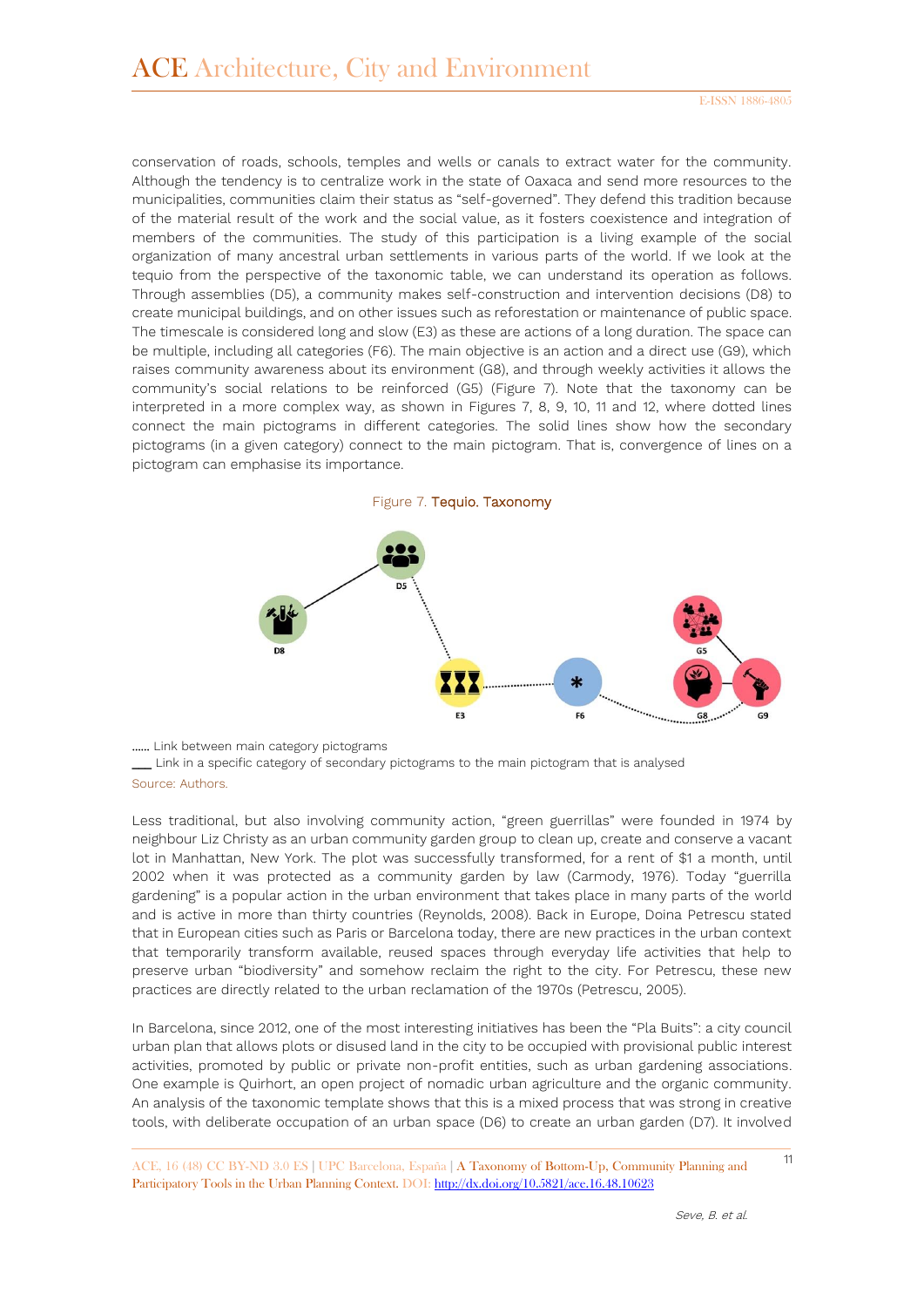artistic activities and mural design (D1), as well as urban DIY (D8), with decisions taken in assemblies with consensus (D5). This is a long participatory practice (E3), which acts on an unoccupied plot (F3). Its objective is direct ephemeral use (G9), but it reinforces a community of neighbours (G5), makes a claim (G4), provides environmental education for the neighbourhood (G8) and tests the integration of some activities, such as an urban garden, in the programme for new neighbourhood facilities (G7) (Figure 8).



Source: Authors.

Problems related to mobility and waste of public space are other areas that are addressed. In the search for greener urban space with less pollution, the Massa Critica is a monthly bike ride to demand the rights of cyclists and promote a sustainable city model. Decentralized rather than having a hierarchical structure, the event originated in 1993 in San Francisco (Garofoli, 2002) but now takes place in more than 300 cities worldwide (Madden, 2003). The Park(ing) Day is another well-known event that is held in several cities around the world, in which any participant can temporarily transform public parking spaces into parks, gardens or other forms of public space. This event represents an action of urban occupation (D6) with the intervention of groups and people through urban DIY (do it yourself and tactical urbanism, D8), for a few hours (E1), in the public space, more precisely in car parks (F2), to test an alternative use of space (G7), such as micro gardens or a resting place, demand the ecological transition of cities (G4) and generate collective environmental education (Figure 9).

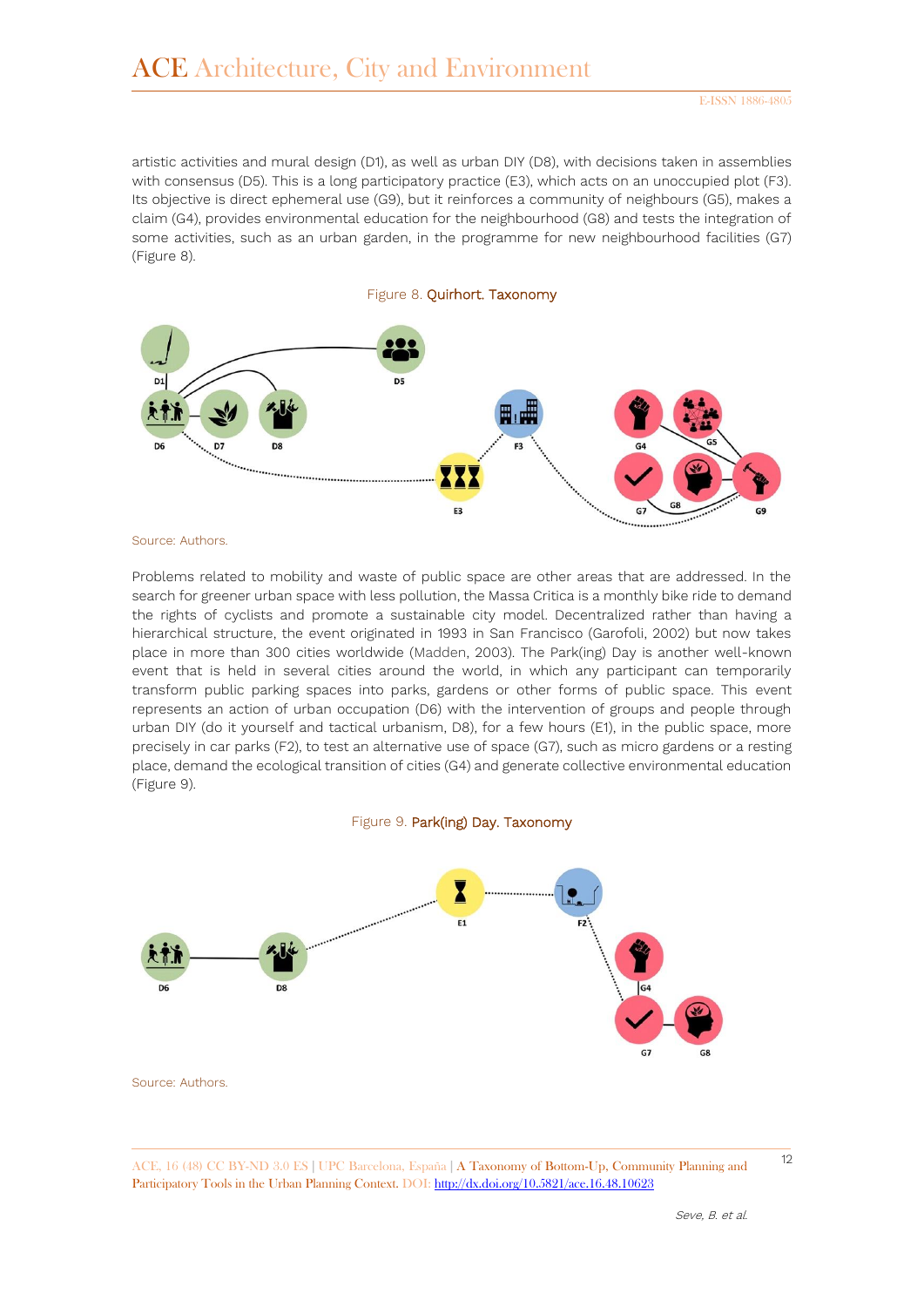The "Taller Espacios Abiertos" is an urban DIY workshop on a 1/1 scale. In the project, students and local community transformed an abandoned railway station into a cultural centre in the city of Oaxaca de Juarez. The project started from a simple idea: giving a group of architecture and design students the opportunity to interact artistically on a real scale with the local neighbourhood. The workshop generated new cultural spaces as old train cars were adapted to create multifunctional areas, and modular street furniture was created. The main activity is urban DIY (D8) but also observation of the place through routes (D9), urban drawing in situ (D1), occupation of space (D6), use of images (D12) and evolutionary models (D13) to propose them to the city, the museum directors and the neighbourhood. The action was long (8 months) (E3), in an industrial enclave (F3), with the main objective of co-creating (G6) and strengthening the social canvases between the student body and the local community (G5), to claim long-term transformation (G4). This action allowed others to build ingenious prototypes and check their potential (G7), and helped raise awareness about industrial heritage so close to the historic centre (G8) (Figure 10).





Source: Authors.

Finally, participatory urban planning includes methods can be drawn up for architectural and urban projects. Models have been devised by sociologists, architects, urbanists, artists or other qualified specialists in the field. Pioneers include Kevin Lynch (The Image of the City, 1960), who used mental maps to define how inhabitants are aware of their urban environment, and Lawrence and Anna Halprin, who carried out sensorial and artistic experiments to activate and involve citizens in the design of their environment. In addition, Giancarlo De Carlo (2007) defined the architectural project as a process that deserves a scientific method starting with the discovery of users' needs, the formulation of hypotheses, and implementation before the use phase begins. More recent examples are projects led by new types of emerging architectural collectives that have integrated ways of working collaboratively and diversely (Luck, 2018): in Paris the Atelier d'Architecture Autogérée (AAA) (Petrescu, 2005) and in the UK, Assemble, Matrix and Muf (Luck, 2018). In Barcelona, other activities that improve neighbourhoods and their public spaces include the work of the urbanists Col∙lectiu Punt 6 and Zaida Muxi on urban security from a gender perspective (2018), and the work of Raons Públiques (2019) with their participatory games that build urban assessments and specifications based on the experience of users. Generally these activities involve urban perceptual maps, meetings, interviews, exploration walks, assemblies, participatory games, tactical urbanism, and new information and communication technology tools (such as virtual interactive innovations used for digital urban transformations research in the department of Architectural Representation, Architectural School of Barcelona [ETSAB] (Sánchez-Sepúlveda et al., 2019) or the works of the firm 300,000 km/s, and other uses of participatory planning geographic information (PPGIS).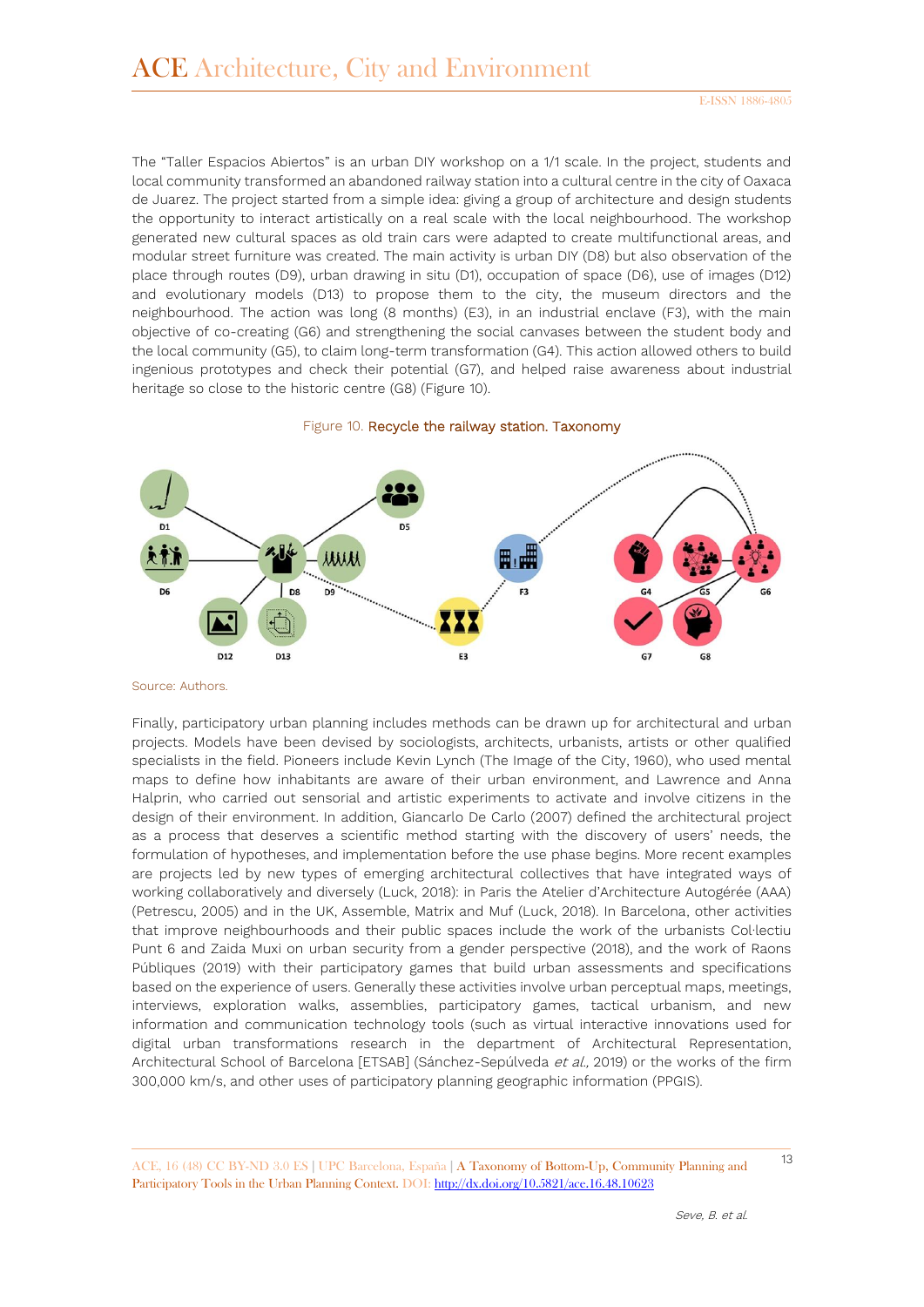Urban Notes is an elective subject for architecture students at ETSAB that involves the local community and Urban Sketchers groups to give their urban artistic visions and perceptions at street level. The main tool used is drawing (D1), with notes (D2), urban routes (D9), occupation of public space (D6) and the use of maps to locate the drawings (D14). The experience is relatively long (E3) with several sessions to work on a wide range of spaces (F6) for conscious observation of the place (G1), which allows an urban diagnosis (G2), collection of information (G3), the formation of social ties and affinities between participants (G5), the co-creation of an exhibition (G6) and the generation of environmental awareness of the place (G8) (Figure 11).





Source: Authors.

The last example "Cromos de Barrios" is a practice created by Raons Públiques, a cooperative of urbanists in Barcelona (Figure 12). It can be difficult to engage children in the participatory process and beyond to obtain effective results in time and space. The Neighbourhood Cards encourage children and their families to go to selected public spaces, so that they can complete the collection of stickers. Interest and knowledge of these spaces is fostered, since the participants obtain practical information and at the same time visit places that are within their reach that they did not know about previously. In summary, a set (D11) of cards with images of historical places (D12) and an exploration map (D14) allow families to go around (D9) and occupy public space (D6), over a medium length of time (days) in a neighbourhood (F4), for observation and exploration (G1) and environmental and heritage education (Figure 12).

#### Figure 12. Cromos de barrios. Taxonomy

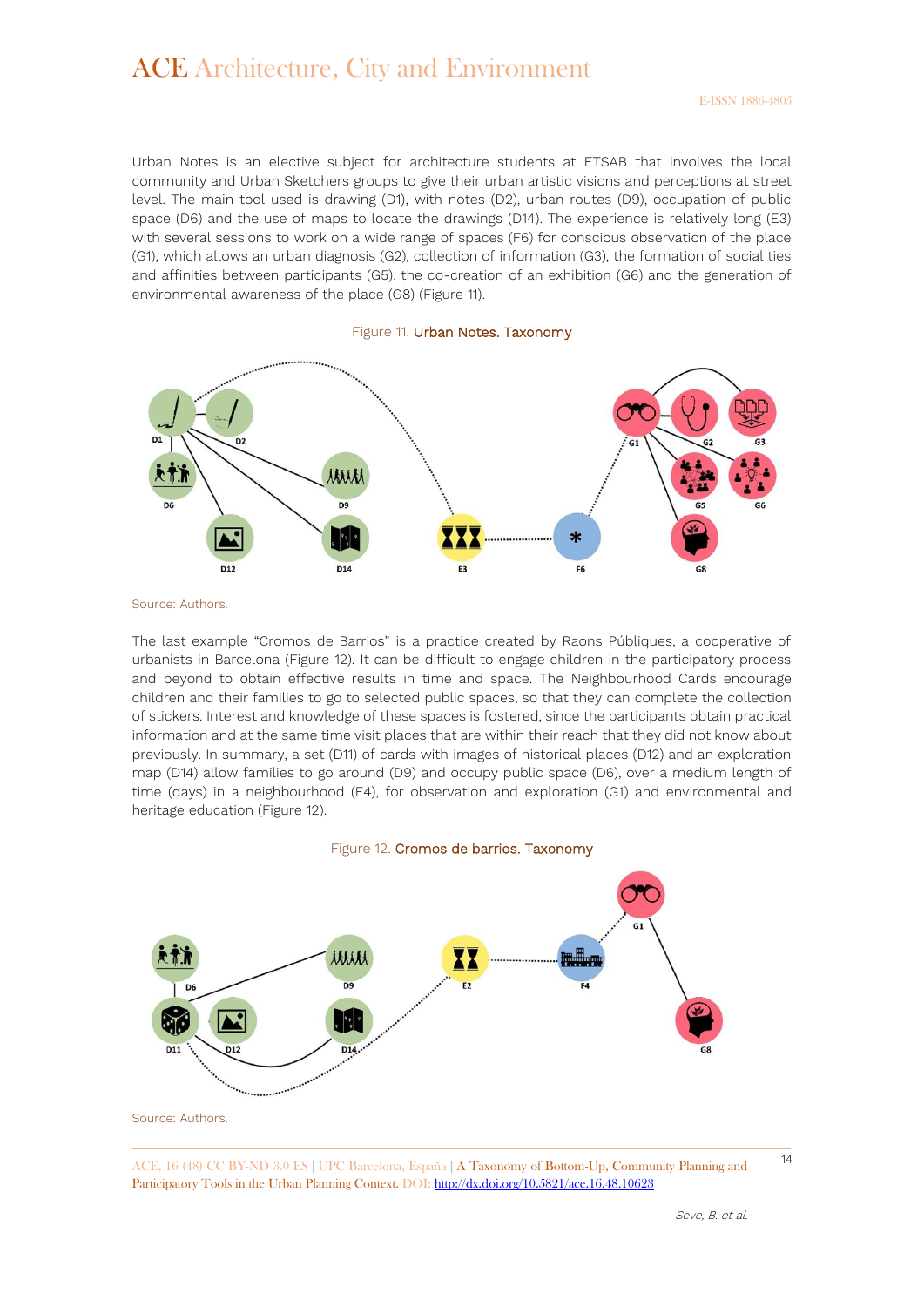## 3. Conclusions

The creation of a bottom-up, participatory taxonomy for urban spaces represents an advance in a theoretical context. It systematizes versatile participatory experiences and proposes combinations of tools to effectively engage participants in decision-making processes or in other bottom-up processes that could be integrated into urban planning contexts, including informal participation, tactical urbanism and co-creation experiences; consultation processes such as community interviews, participatory surveys and other dynamics (snowball etc.); and new technologies like a public participation geographic information system, virtual reality and the use of other serious games (i.e. using Minecraft for Youth Participation; Westerberg & Von Heland, 2015). It helps to explain participatory, bottom-up processes in an easy, exhaustive way. The classification is simple and can be useful to create methodical sheets. The main weakness of the template, the fact that it is not exhaustive, also represents its strength as it frees the imagination. Hence, the taxonomic template can be used to help propose new experiences and create a greater range of practices. In other words, the template does not provide a magical or mathematical formula for the conception of a new participatory practice or a participatory process. Instead, it is a flexible guide for imagining and creating the transformation of our environment collectively, for the common good.

A lot of effort has been made over almost two decades to implement more participatory decisionmaking processes and involve new community practices in the transformation of our cities, engaging citizens and stakeholders in the various stages of a planning process, and even in the stage of use at urban level. Current participation must go further in that direction. Unfortunately, in some cases, urban space and its design is still considered in a linear way, with participation used only at the beginning of a project in an urban assessment. If efforts were made to propose new measures that engage citizens in their environment, genuine participation could be attained (Petrescu, 2005; Querrien, 2002). For instance, although there is a legal framework for participation in France that starts with a good gesture towards the population, "la Loi de la solidarité et renouvellement urbain" (Law of solidarity and urban renewal), this does not guarantee real and effective participation (Petrescu, 2005). The situation is similar in Barcelona, where Lacol (2018) also criticizes "participatory" processes based on consultations in which professionals and politicians have the last word. The case studies and their tools demonstrate that it is possible to introduce participation in many phases of the life cycle of a transformable urban space. They help us to clarify the means we have to carry out real participation and to integrate participatory practices that arise from the communities themselves (grassroots, etc.). In this new model, users not only give their opinions, but also interact, conserve, adapt and improve the urban space, as in community gardens. This means that the taxonomy serves to match the participatory tools in each phase of the project and constitutes a step forward for the urban project. Direct, circular, continuous participation means the personal commitment of a community associated with the decisions that are taken. It also generates a virtuous circle of social benefits in which we again find some notions of community.

### Acknowledgments

This research was supported by the Spanish Programme of Research, Development and Innovation related to Society Challenges with references BIA2016-77464-C2-1-R & BIA2016-77464-C2-2-R, both part of the Spanish Plan for Scientific Research, Development and Technological Innovation 2013– 2016.

### Authorship

The first author has conducted, conceptualized, designed and written the research. The second and third authors (directors of the doctoral thesis) have collaborated in the organization of the work and have provided numerous clarifications to it, as well as revisions, and contributions of the text.

<sup>15</sup> ACE, 16 (48) CC BY-ND 3.0 ES **<sup>|</sup>**UPC Barcelona, España **<sup>|</sup>** A Taxonomy of Bottom-Up, Community Planning and Participatory Tools in the Urban Planning Context. DOI[: http://dx.doi.org/10.5821/ace.16.48.10623](http://dx.doi.org/10.5821/ace.16.48.10623)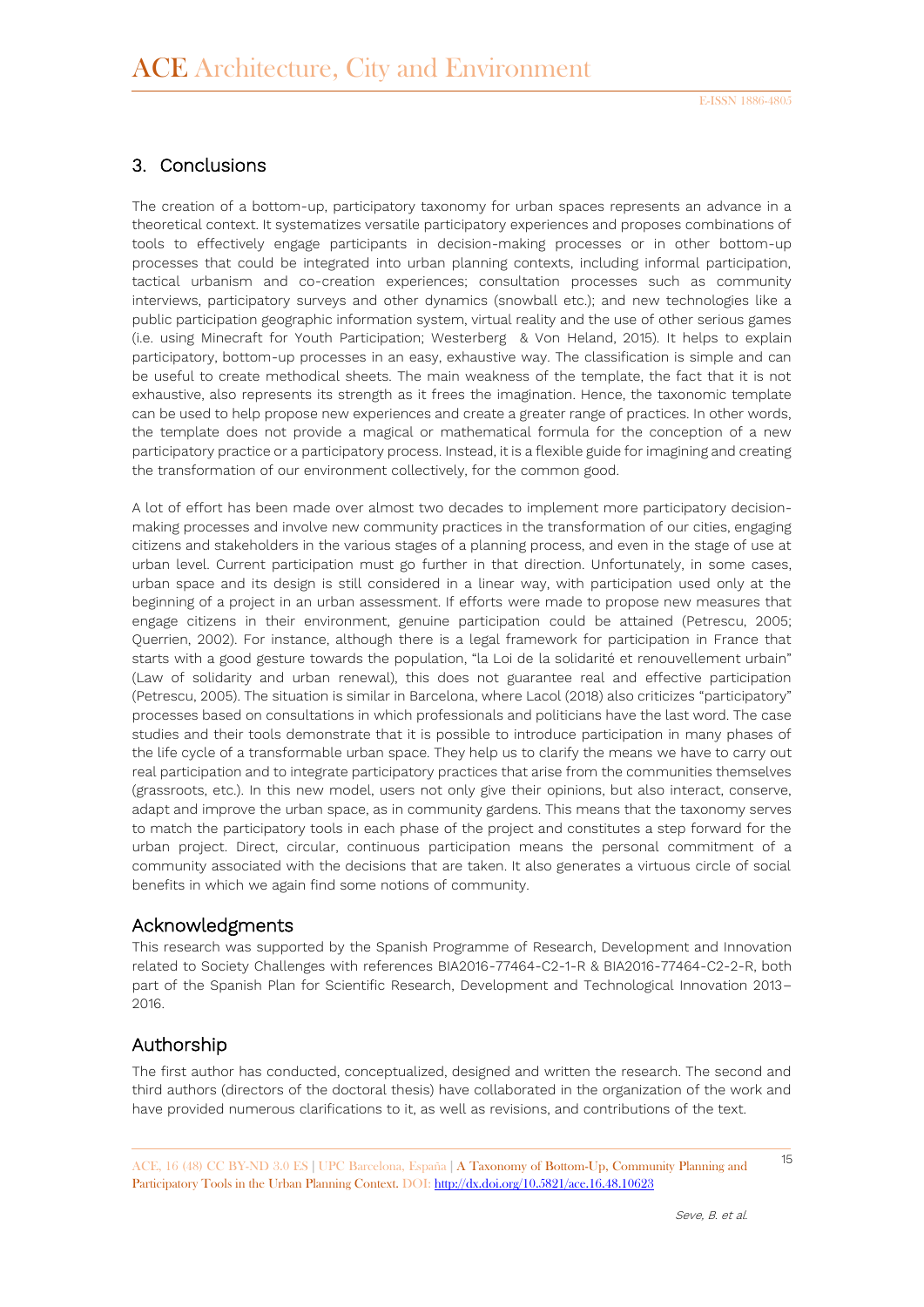Conflict of interest: The authors declare that there is no conflict of interest.

#### References

Arnstein, S.R. (1969). A ladder of citizen participation. Journal of the American Institute of Planners, 35(4), 216-224. DOI:<https://doi.org/10.1080/01944366908977225>

Alexander, C. (1979). The Timeless Way of Building. Oxford, U.K.: Oxford University Press.

Brundtland, G. (1987). Report of the World Commission on Environment and Development: Our Common Future. United Nations General Assembly Document A/42/427.

Carmody, D. (1976). "Helping New York; Green Guerrillas Plan to Dig". The New York times, febrero 24. Página 76.

Col∙lectiu Punt 6. (2017). Entornos habitables. Auditoría de seguridad urbana con perspectiva de género en la vivienda y el entorno. Available at<http://www.punt6.org/>

De Carlo, G. (2007). Architecture's Public. In P. Blundell Jones, D. Petrescu and J. Till, Architecture and Participation. Abingdon, UK: Spon Press.

De Gregorio Hurtado, Sonia (2019). El enfoque integrado y la participación en la política urbana de la unión europea: el caso de la Iniciativa Urbana (2007-2013) en España. ACE: Architecture, City and Environment. 14(41), 35-60. DOI:<https://doi.org/10.5821/ace.14.41.6763>

Foster, S. & Iaione, C. (2016). The City as a Commons (Final Version). Yale Law & Policy Review. 34. 281.

García Escamilla, E. et al. (2007). Diccionario del Náhuatl en el Español de México. Montemayor, Carlos, coordinator. Ciudad de México: Ed. UNAM. 2007: 257.

Garofoli, J. (2002). "Critical Mass turns 10". In: San Francisco Chronicle. Archived from the original on January 20, 2008. Retrieved from [https://www.sfgate.com/politics/joegarofoli/article/Critical-Mass](https://www.sfgate.com/politics/joegarofoli/article/Critical-Mass-turns-10-A-decade-of-defiance-2767020.php)[turns-10-A-decade-of-defiance-2767020.php](https://www.sfgate.com/politics/joegarofoli/article/Critical-Mass-turns-10-A-decade-of-defiance-2767020.php)

Ibáñez, J. (1990). Nuevos avances en investigación social. Cuadernos A, Barcelona. Por una sociología de la vida cotidiana, Siglo XXI, Madrid.

Kahle, L. R. & Gurel-Atay, E., eds. (2014). Communicating Sustainability for the Green Economy. M.E. Sharpe.

Kim, A. M. (2015). Sidewalk City: Re-mapping Public Space in Ho Chi Minh City. University of Chicago Press.

Lacol (2018), Building collectively, Barcelona, ed. Pol·len.

Lamborn, P. & Weinberg B. (1999) Avant Gardening: Ecological Struggle in The City and The World. New York: Autonomedia.

Lennox, J. (2011). Aristotle's Biology. Stanford Encyclopaedia of Philosophy. Stanford University. Retrieved from <https://plato.stanford.edu/entries/aristotle-biology/#HisAniRepResHot>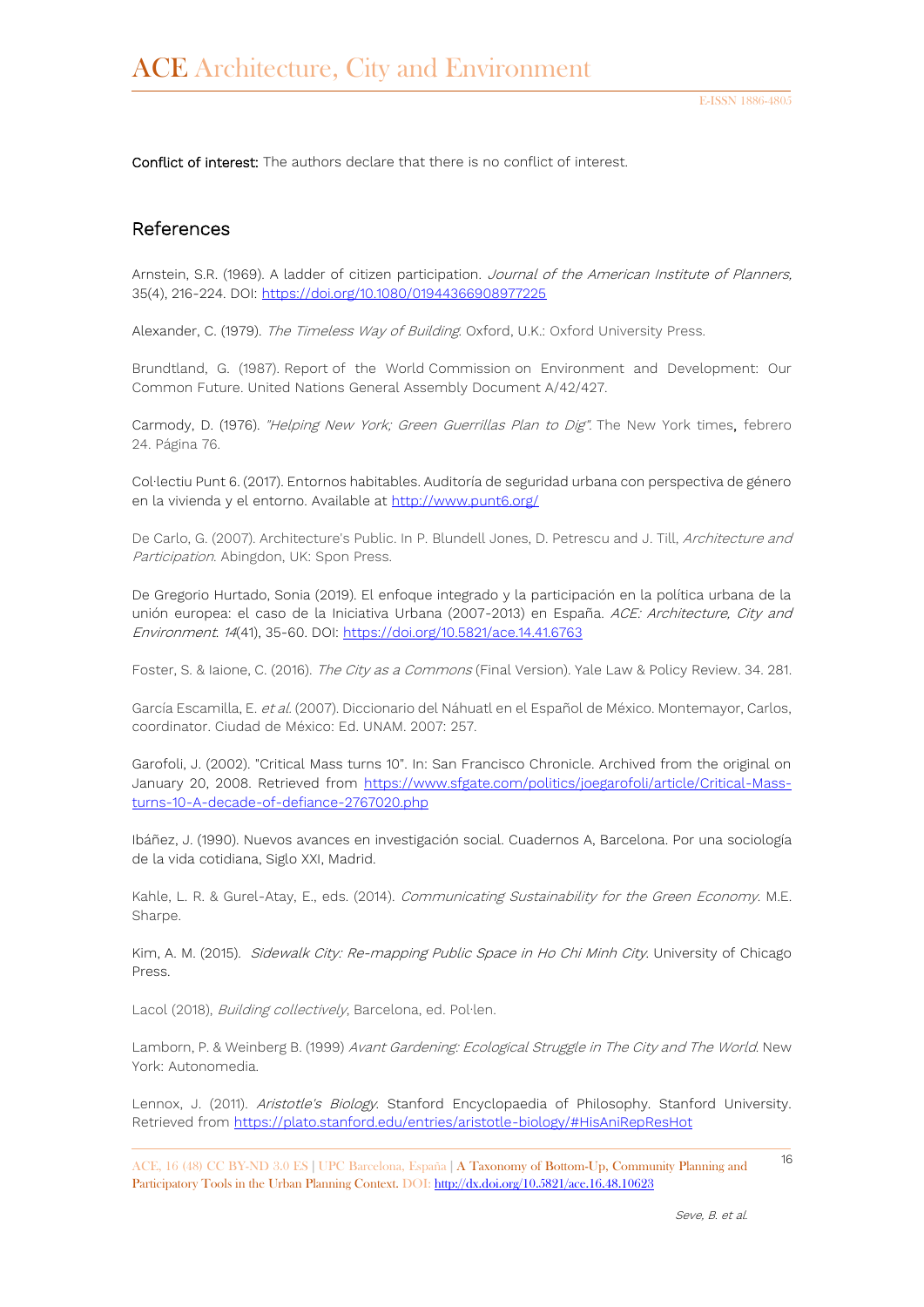Lidell HG & Scott R. (1843). Liddell and Scott's Greek-English Lexicon. Oxford: Oxford University Press.

Luck, R. (2018). Participatory design in architectural practice: Changing practices in future making in uncertain times. Design Studies, 59 pp. 139-157. DOI:<https://doi.org/10.1016/j.destud.2018.10.003>

Lynch K. (1960). The Image of the City. Cambridge: The MIT Press.

Jacobs, J. (1992). The Death and Life of Great American Cities. New York: Vintage Books.

Madden, R. (2003). London: How cyclists around the world put a spoke in the motorist's wheel. The Daily Telegraph. UK. 15<sup>th</sup> December.

MacDonough, W. & Braungart, M. (2002). Cradle to Cradle: Remaking the Way We Make Things. New York: North Point Press.

Max-Neef, M.; Elizalde, A. y Hopenhayn, M. (1993). Desarrollo a escala humana. Montevideo, Uruguay: Nordan Comunidad.

Muxi, Z. (2018). Mujeres, Casas y Ciudades. Más Allá del Umbral. Barcelona: Ediciones DPR.

Morin, E. 1994. Introducción al pensamiento complejo. Barcelona, España: Gedisa.

Petrescu, D. (2005). Losing control, keeping desire. In: Jones B, Doina PP, Jeremy T., eds. Architecture and participation, London: Taylor and Francis Group, pp. 43-64.

Querrien, A (2005). How inhabitants can become collective developers: France 1968-2000. Jones B, Doina PP, Jeremy T., eds. Architecture and participation, London: Spon Press, pp. 105-115

Reynolds, R. (2008). On Guerrilla Gardening: A Handbook for Gardening Without Boundaries. Bloomsbury Publishing PLC.

Raons Públiques SCCL. (2019). Cooperativa de urbanismo, arquitectura y participación. http://raonspubliques.org/.

Sánchez - Sepúlveda, M., Fonseca, D., Franquesa, J., Redondo, E. (2019). Virtual interactive innovations applied for digital urban transformations: mixed approach. Future Generation Computer Systems, 1. February, 91, p. 371-381. DOI: <https://doi.org/10.1016/j.future.2018.08.016>

Sanoff, H. (2000). Community participation methods in design and planning. New York: Wiley.

Sassen, S. (1991) The Global city: New York, London, Tokyo. Princeton, N.J.: Princeton University Press.

Scott, J.; Marshall, G. (2007). A Dictionary of Sociology. USA: Oxford University Press

Seve, B. (2012). Taller Espacios Abiertos, recicla el Ferrocarril. Oaxaca de Juaréz: UABJO.

Seve, B. y Redondo, E. (2020). El pabellón de deseos. Co-creación y co-instalación artística para la mejora del espacio público. ACE: Architecture, City and Environment, 14(42), 8200. DOI: <http://dx.doi.org/10.5821/ace.14.42.8200>

<sup>17</sup> ACE, 16 (48) CC BY-ND 3.0 ES **<sup>|</sup>**UPC Barcelona, España **<sup>|</sup>** A Taxonomy of Bottom-Up, Community Planning and Participatory Tools in the Urban Planning Context. DOI[: http://dx.doi.org/10.5821/ace.16.48.10623](http://dx.doi.org/10.5821/ace.16.48.10623)